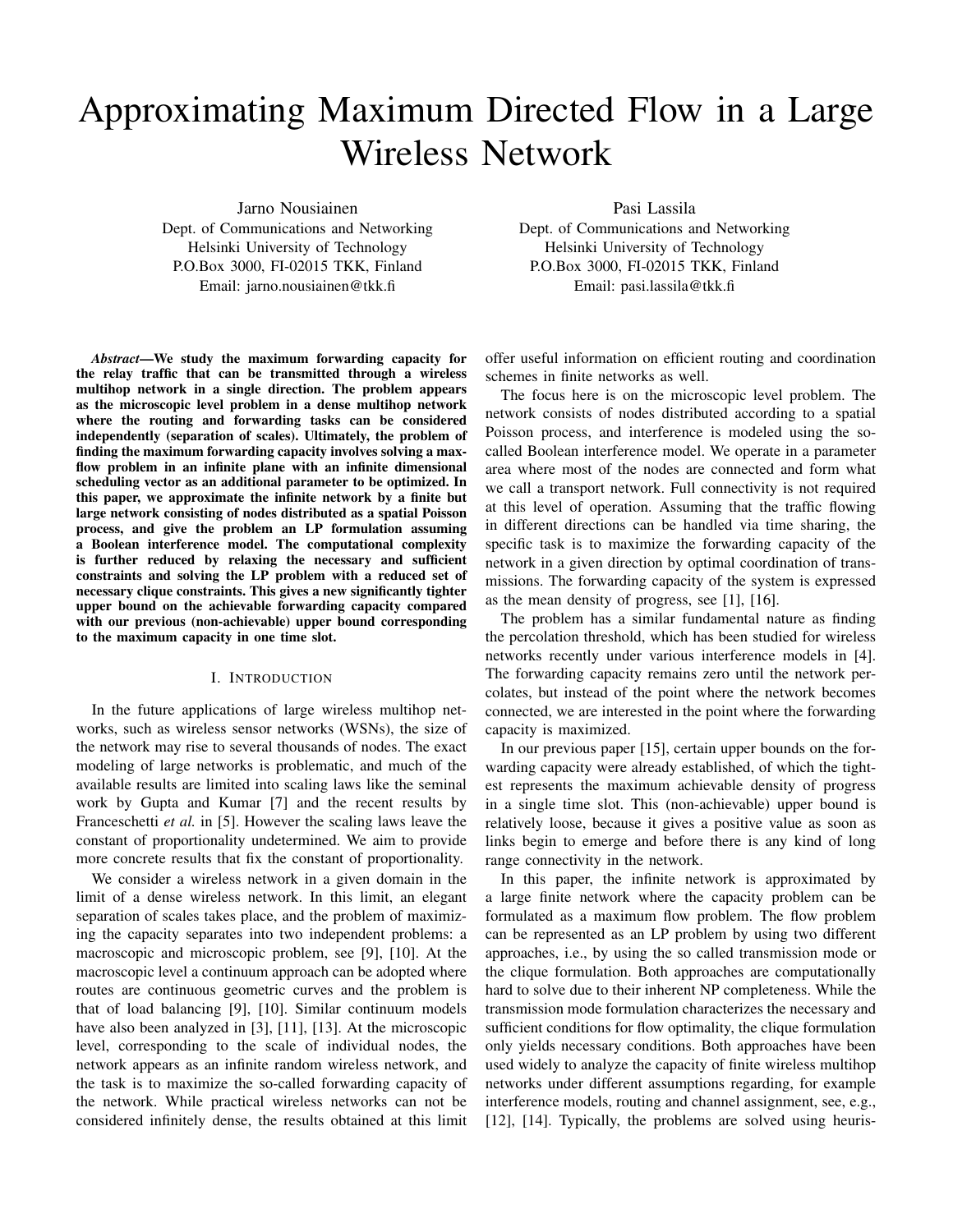tics. Also, so called FPTAS algorithms have been developed that guarantee a fully polynomial time complexity and that the difference between the obtained solution and the actual optimum is bounded by a given factor, see [14]. In [8], algorithms applying so called scaled clique constraints have been developed to yield necessary and sufficient conditions.

We specifically apply the LP formulation using the clique constraints to address the forwarding capacity. This results in a certain formulation for the maximal flow problem where the sources and sinks lie at the opposite edges of a large but finite square-shaped network, and traffic is relayed through the network. A heuristic polynomial time algorithm is derived for approximating the complete set of constraints resulting from identifying all maximal cliques. The approximation still yields an upper bound for the total achievable forwarding capacity. This allows us to compare the single slot (non-achievable) upper bound, as derived in our earlier paper [15], to the new upper bound on the achievable forwarding capacity. The new results significantly tighten the previous results on the upper bounds of the forwarding capacity.

The remainder of this paper is structured as follows. In Section II, we define the problem decomposition and in more detail the microscopic level problem. Section III gathers together the graph and LP formulations and presents the heuristics used in determining the constraints. The numerical results are in Section IV, while Section V concludes the paper.

# II. PRELIMINARIES AND ASSUMPTIONS

This section ties the problem of finding the maximum forwarding capacity of an infinite wireless multi-hop network into a broader problem of maximizing the total data flow in dense multihop networks.

# *A. Problem decomposition*

In a large wireless multihop network, a path between a sender and a receiver consists of a large number of hops. In the limit of a dense network [9], [10], maximizing the capacity of the network separates into two problems, as detailed below.

A dense network corresponds to a network in a closed domain with nodes having an infinitesimal transmission range, and the paths being smooth geometric curves allowing a continuous representation of the network. The traffic demand density profile  $t(\mathbf{r}_1, \mathbf{r}_2)$  [1/m<sup>4</sup>] is the fraction of the total rate of packet flow  $\Lambda$  in the whole network that originates from a differential area element about  $r_1$  and is destined to a differential area element about  $r_2$ . With a given traffic profile and a set of paths  $P$ , the traffic load at  $r$  is denoted by  $\Psi(\mathbf{r},\mathcal{P})$ .

Forwarding capacity  $I$  sets the limit

$$
\Lambda \Psi(\mathbf{r}, \mathcal{P}) \leq I \quad \forall \, \mathbf{r} \quad \Rightarrow \quad \Lambda \leq \frac{I}{\max_{\mathbf{r}} \Psi(\mathbf{r}, \mathcal{P})} \qquad (1)
$$

for the local traffic load, and in order to maximize the capacity of the network, i.e., solve  $\max \Lambda$ , we have two separate problems: 1) maximize the forwarding capacity,  $I^* = \max I$ , and 2) minimize the maximal load.

Minimizing the maximal load (problem 2 above) corresponds to load balancing and is referred to as the macroscopic problem. Determining the maximal forwarding capacity  $I^*$ (problem 1 above) represents the microscopic level problem capturing the properties of the underlying wireless network from the point of view of a single node.

# *B. Microscopic level problem*

In this paper we focus on the problem of determining  $I^*$ , while the load balancing problem is discussed, e.g., in [9], [10]. At the microscopic level, the assumption of a dense network implies that from the local perspective the network appears as an infinite network. Two randomly selected nodes are, on the average, much further apart from each other than two neighboring ones. If the nodes communicating with each other are assumed to be random, a route between a source and a destination typically consists of a large number of hops. Therefore, the amount of relay traffic in a specific area of the network is much higher than the amount of traffic that originates from or terminates to the area.

When considering the relay traffic, we do not require full connectivity, but the nodes that do not belong to the transport network can be connected to it via an access network in negligible time, since the amount of originating and terminating traffic in an infinite network is very small compared to the amount of relay traffic, cf. [5]. This allows us to concentrate purely on the relay traffic and omit the originating and terminating traffic from the model. No traffic matrix or distribution is needed for determining  $I^*$ , but we simply maximize the amount of traffic that can be relayed through the network. In a network there is traffic flowing in different directions. However, assuming that time is slotted, the different directions can be treated independently so that the maximal forwarding capacity  $I^*$  can be shared between the different directions using appropriate scheduling.<sup>1</sup> Thus, the microscopic level problem considers maximizing the flow of traffic in a given direction.

#### *C. Forwarding capacity*

The forwarding capacity  $I^*$  is defined as the maximum sustainable density of packet flow [1/m/s], i.e., the number of packets crossing a unit length of a line perpendicular to the flow per unit time. Alternatively,  $I^*$  can be interpreted to represent the maximum sustainable mean density of progress [16], i.e., the density of packets times their mean velocity in a given direction. The maximum sustainable density of flow (obtained with optimal global coordination of the transmissions) depends on the physical parameters at hand: density of nodes  $\lambda$  [1/m<sup>2</sup>], transmission range R [m], and nominal capacity of a link C [1/s]. By dimensional analysis,  $I^*$  can be expressed as any combination of the parameters having the dimension 1/m/s times a function of all the independent dimensionless parameters that can be formed. A combination of parameters

<sup>&</sup>lt;sup>1</sup>The direction distribution in different areas of the network might be different. This mismatch becomes negligible when the size of the network approaches infinity.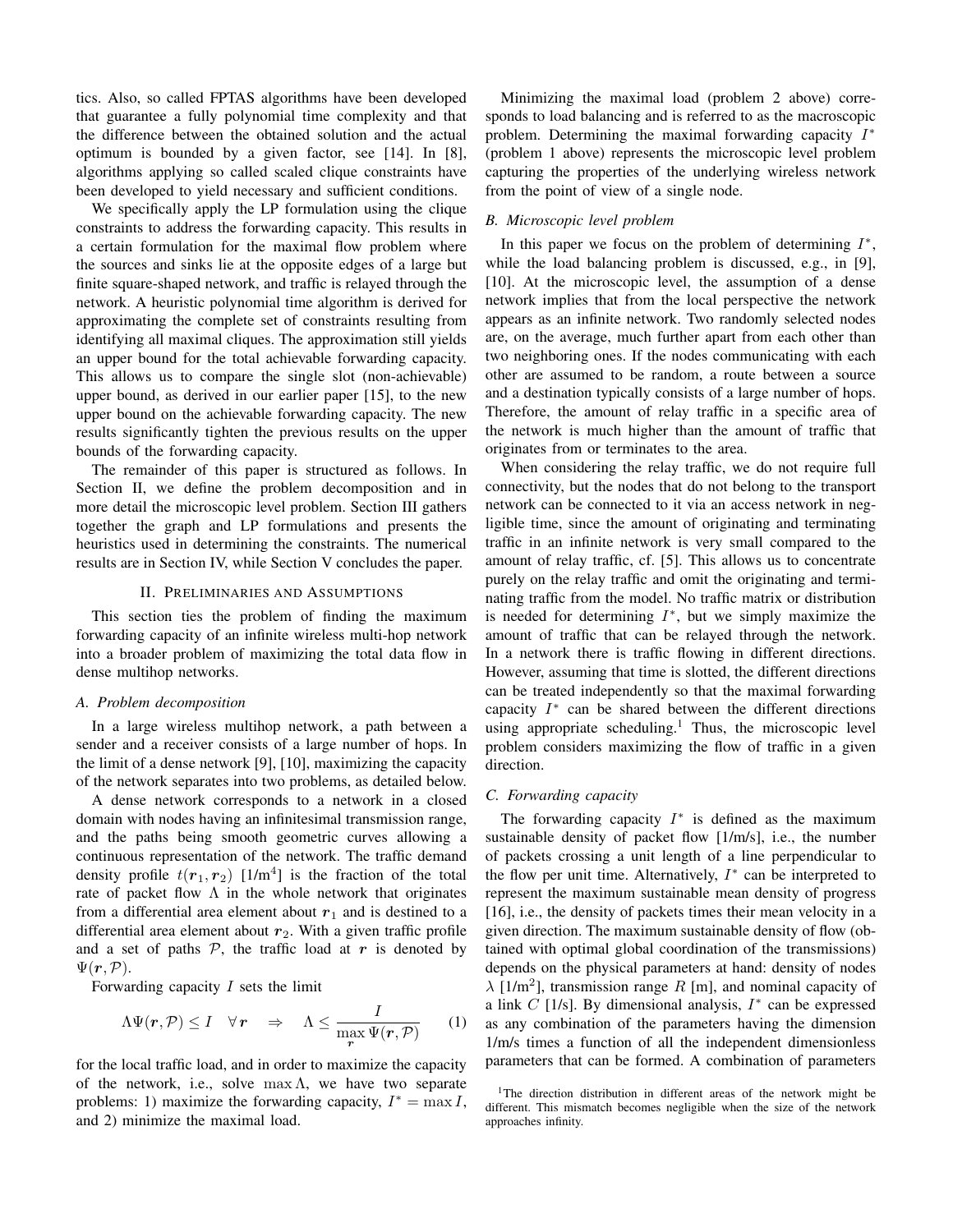of dimension 1/m/s is provided by  $C\sqrt{\lambda}$ , and there is only one dimensionless parameter, namely the mean degree of a node  $\nu = \pi \lambda R^2$  (the constant  $\pi$  is unimportant as it can be absorbed in the definition of  $u$  below). Thus,

$$
I^* = C\sqrt{\lambda} u(\nu), \tag{2}
$$

where  $u$  is an unknown function referred to as the dimensionless mean progress. Our task is to find this  $u(\nu)$ , or to be more specific, an upper bound for it. Additionally, there is a given value  $\nu^*$  (or, equivalently, for a given  $\lambda$  the optimal transmission range  $R^*$ ) that maximizes the function u.

Note that the famous scaling law  $O(1/\sqrt{n})$  of the network capacity per node [7] follows trivially from this relation together with (1), noting that for a given domain and a given traffic demand profile  $t(\mathbf{r}_1, \mathbf{r}_2)$  the denominator of (1) is a given constant. However, the validity of (1) is based on the physically intuitive notion of separation of scales at high node densities, for which we have not given a rigorous proof.

#### III. LP FORMULATIONS

In this section, we define the notations required to formulate the problem as a linear programming problem as well as the actual LP formulations and the heuristics used to reduce the computational burden.

The first LP formulation is the complete schedulable maxflow problem for the transmission modes, while in the second one these sufficient conditions have been replaced with constraints for the clique capacities, or to be more exact the flows through the cliques, that are necessary conditions any feasible flow has to satisfy. Furthermore, a heuristic algorithm is presented for limiting the set of these clique constraints. With the smaller set of constraints, it is possible to obtain results from finite network realizations. Finally, an example illustrates the compromises that have to be done in order to produce an upper bound for the forwarding capacity of the network.

# *A. Max-flow problem*

When the nodes correspond to the vertices,  $V$ , of a directed graph  $G = (V, E)$ , there exists an edge  $(u, v) \in E$ ,  $u, v \in E$ V if  $d(u, v) \leq R$ , where  $d(u, v)$  is the Euclidean distance between the nodes. In the Interference Graph, IG, the links of the network correspond to vertices, and two vertices are adjacent if the corresponding links interfere with each other, that is, the links  $a$  and  $e$  are adjacent if

$$
d(t(a), r(e)) \le R \vee d(r(a), t(e)) \le R,\tag{3}
$$

where  $t(e)$  is the transmitting node of link  $e \in E$  and  $r(e)$ the receiving node. This interference model is referred to as the Boolean interference model which says that a node is only capable to receive a transmission if it is the only one within its transmission range.

With the term network we refer to a pair  $(G, c)$  of a graph and a mapping  $c : E \to \mathbb{R}^+$ . In general,  $c(e)$  is called the capacity of the edge e. In a wireless network, not all links can be active simultaneously due to interference, and thus, in our model for a given link  $e$ , the effective link capacity  $c(e)$  is less than the nominal capacity C. To define  $c(e)$ , we have to establish a schedule  $\alpha$  which tells us how the links are used. All the links that are active simultaneously have to belong to the same independent set of links to avoid collisions. A set of links  $\mathcal L$  is said to be independent if the corresponding vertices form an independent set in IG. This is equivalent with forming a clique in the complement of IG. A complement of a graph has the same vertices as the original graph, and two vertices are adjacent iff they are not adjacent in the original graph. The independent sets of links (transmission modes) are cliques in the complement interference graph. A clique is a set of vertices such that for every pair of vertices there is an edge connecting them.

We call the independent sets that are used for transmitting transmission modes and denote the set of transmission modes with  $M = \{\mathcal{L}_1, \ldots, \mathcal{L}_M\}$ . The schedule  $\alpha = \{t_1, \ldots, t_M\}$ assigns each transmission mode  $\mathcal{L}_i$  with the proportion of time  $t_i$  that it is used. Now the effective capacity of link  $e$  is

$$
c(e) = C \sum_{i=1}^{M} t_i \mathbf{1}_{\{e \in \mathcal{L}_i\}},
$$
\n(4)

that is, the nominal capacity times the time share the link is active.

Let us now consider a network  $(G, c)$  where we distinguish two sets of special vertices: the start nodes  $S$  and the terminal nodes T, or the sources and the sinks. In our construction the sources are located in the left side of the transport network and the sinks on the right. Now, we have a structure  $\mathcal{N} =$  $(G, c, S, T)$  that we call a flow network, and we can define a flow in the network. A mapping  $f : E \to \mathbb{R}^+$  is a flow if it satisfies the following conditions:

$$
f(e) \in [0, c(e)] \qquad \forall e \in E \tag{5}
$$

$$
\sum_{r(e)=v} f(e) = \sum_{t(e)=v} f(e) \qquad \forall \ v \in V \setminus (S \cup T) \tag{6}
$$

The first, feasibility condition guarantees that there is a positive  $(0, 0)$  bounded flow through every arc, and the second, flow conservation condition means that flows are preserved (except at the sources and the sinks). The value of flow  $f$  is

$$
w(f) = \sum_{t(e) \in S} f(e) - \sum_{r(e) \in S} f(e) = \sum_{r(e) \in T} f(e) - \sum_{t(e) \in T} f(e). \tag{7}
$$

The maximum flow problem is a classic problem in graph theory and combinatorial optimization with a variety of applications. It considers finding a feasible flow through a flow network that is maximal. A flow f is maximal if  $w(f) \geq w(f')$ for all flows  $f'$  on  $\mathcal N$ .

## *B. Transmission mode formulation*

The problem is to maximize the value of the flow,  $w(f)$ , subject to the flow constraints (5-6) and a constraint that says that the sum of the time shares allocated to the transmission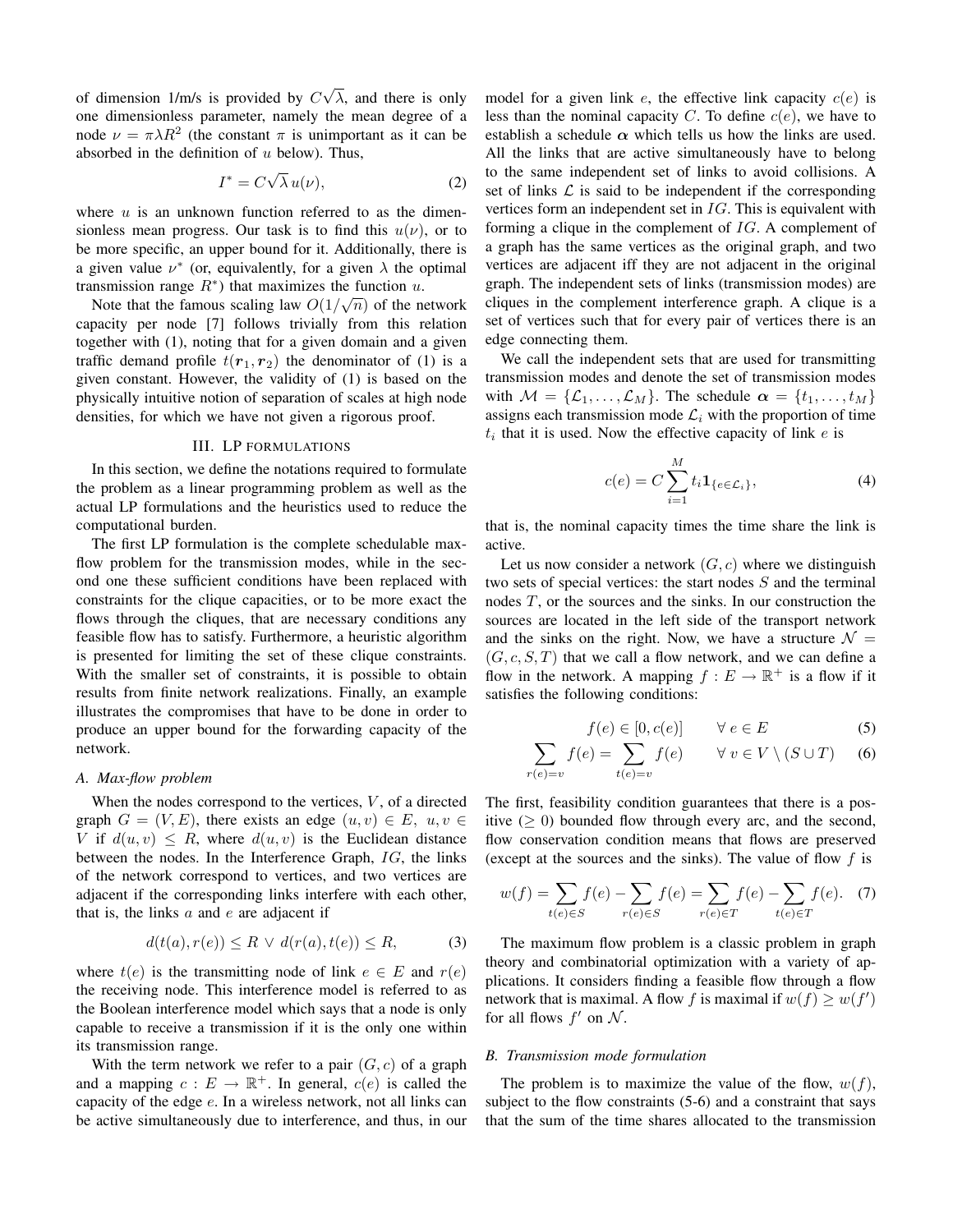modes cannot exceed one. Hence, the decision variables are the flow, f, and the schedule,  $\alpha$ , that specifies the capacities.

$$
\max_{f,\alpha} w(f) \quad \text{s.t.} \tag{8}
$$
\n
$$
0 \le f(e) \le C \sum_{i} t_i \mathbf{1}_{\{e \in \mathcal{L}_i\}} \quad \forall e \in E
$$
\n
$$
\sum_{r(e)=v} f(e) - \sum_{t(e)=v} f(e) = 0 \quad \forall v \in V \setminus (S \cup T)
$$
\n
$$
\sum_{i=1}^{M} t_i \le 1, \ t_i \ge 0, \quad i = 1, ..., M
$$

The previous constraints are the necessary and sufficient conditions for the flow optimality.

#### *C. Clique formulation*

Each link in the network corresponds to a vertex in the interference graph, and two vertices are adjacent if the corresponding links interfere with each other. From the constraint that says that the sum of the time shares of the transmission modes is less than or equal to one, we get that the total capacity of the links forming a clique in the interference graph never exceeds the nominal capacity  $C$ . This follows from the fact that adjacent vertices (interfering links) belong to different transmission modes, and thus cannot be activated at the same time. Vertices in a clique are all pairwise adjacent, and hence only one of them can be used at a time.

This means that a constraint that limits the capacity of a maximal clique in the interference graph to  $C$  is a necessary condition for a feasible flow.<sup>2</sup> By replacing the constraint considering the time shares with constraints for the clique capacities, we get an upper bound for the maximum value of a flow in the network. Since the flow through a link is bounded by the capacity, these constraints can further be replaced by similar ones considering the flow. When the flow satisfies these, the capacities could always be chosen to match the flow. Thus, the only decision variable is the flow.

$$
\max_{f} w(f) \quad \text{s.t.} \tag{9}
$$

$$
f(e) \ge 0 \quad \forall e \in E
$$
  

$$
\sum_{r(e)=v} f(e) - \sum_{t(e)=v} f(e) = 0 \quad \forall v \in V \setminus (S \cup T)
$$
  

$$
\sum_{e \in C_i} f(e) \le C \quad \forall \text{ cliques } C_i \text{ of the IG}
$$

When the diameter of the network grows compared to the transmission (interference) range, the number of transmission modes becomes very large while the growth in the number of cliques is much more modest. In practice this means that this latter formulation becomes more tempting when the network is large, though it only gives an upper bound.

# *D. Clique Approximation Algorithm*

The problem of finding a maximum clique is NP-hard [6]. It is computationally equivalent to finding a maximum independent set through the concept of complement graph. This means that though the latter formulation for the LP problem is simpler, it is still not usually possible to generate the constraints explicitly for a given large network in a feasible time.

TABLE I CLIQUE APPROXIMATION ALGORITHM

| 0.  | $i := 0$                                                                 |
|-----|--------------------------------------------------------------------------|
| 1.  | forall $e \in E$ do                                                      |
| 2.  | <b>if</b> e is a forward link <b>do</b>                                  |
| 3.  | $i:=i+1$                                                                 |
| 4.  | $\mathcal{C}_i := \{e\}$                                                 |
| 5.  | forall $a \in E \setminus C_i$ do                                        |
| 6.  | if $t(a) = r(e) \vee r(a) = t(e)$ do                                     |
| 7.  | $\mathcal{C}_i := \mathcal{C}_i \cup \{a\}$                              |
| 8.  | end if                                                                   |
| 9.  | end for                                                                  |
| 10. | forall $a \in E \setminus C_i$ do                                        |
| 11. | if forall $\tilde{a} \in \mathcal{C}_i$ : $\{a, \tilde{a}\}\in E(IG)$ do |
| 12. | $\mathcal{C}_i := \mathcal{C}_i \cup \{a\}$                              |
| 13. | end if                                                                   |
| 14. | end for                                                                  |
| 15. | end if                                                                   |
| 16. | end for                                                                  |

If the number of constraints (cliques found) in the problem is reduced, the obtained result is still an upper bound but a loser one. We try to limit the size of the problem, and the time required for creating it by using the following algorithm to find a subset of maximal cliques in the interference graph.

Using the microscopic level problem as a starting point, we utilize the fact that the relay traffic is directed in the algorithm. For every forward link in the network, i.e., a link that has positive progress in the direction of the packet flow, we create one maximal clique in the following way. In addition to the original link, all the links with the receiving node same as the transmitting node of the original link and all the links with the transmitting node same as the receiving node of the original link are added to the clique (they always interfere with each other since the transmitting node of the original link hears the transmissions from the receiving end). This way we rule out the possibility of any of three consecutive links to transmit at the same time. After this, other links are added to the clique in some order until the clique is maximal. The algorithm, presented in Table I, has a complexity of the order of  $O(|E|^3)$ .

#### *E. Example*

Let us consider the following network of 11 nodes and 24 links presented in Figure 1. Nodes 1 and 2 serve as sources while 10 and 11 are sinks. The interference graph resulting from the Boolean interference model is depicted in the left subfigure of Figure 2. Note that only links with positive progress (receiving node closer to the sinks) are drawn to make the figure more readable.

A schedule resulting in a maximum flow in the network is represented in Table II. The value of the flow is 7/12 [packets/time slot]. This consists of the capacity of the upper path, 1/3, and the capacity of the lower path which is 1/4. The clique formulation (9) gives a higher optimum of 2/3. This means that the optimality gap due to the relaxation is 1/12. The same result is obtained using only the 12 cliques (10 different) produced by the algorithm of Table I. The total

<sup>&</sup>lt;sup>2</sup>Clique constraints are necessary and sufficient for perfect graphs [8].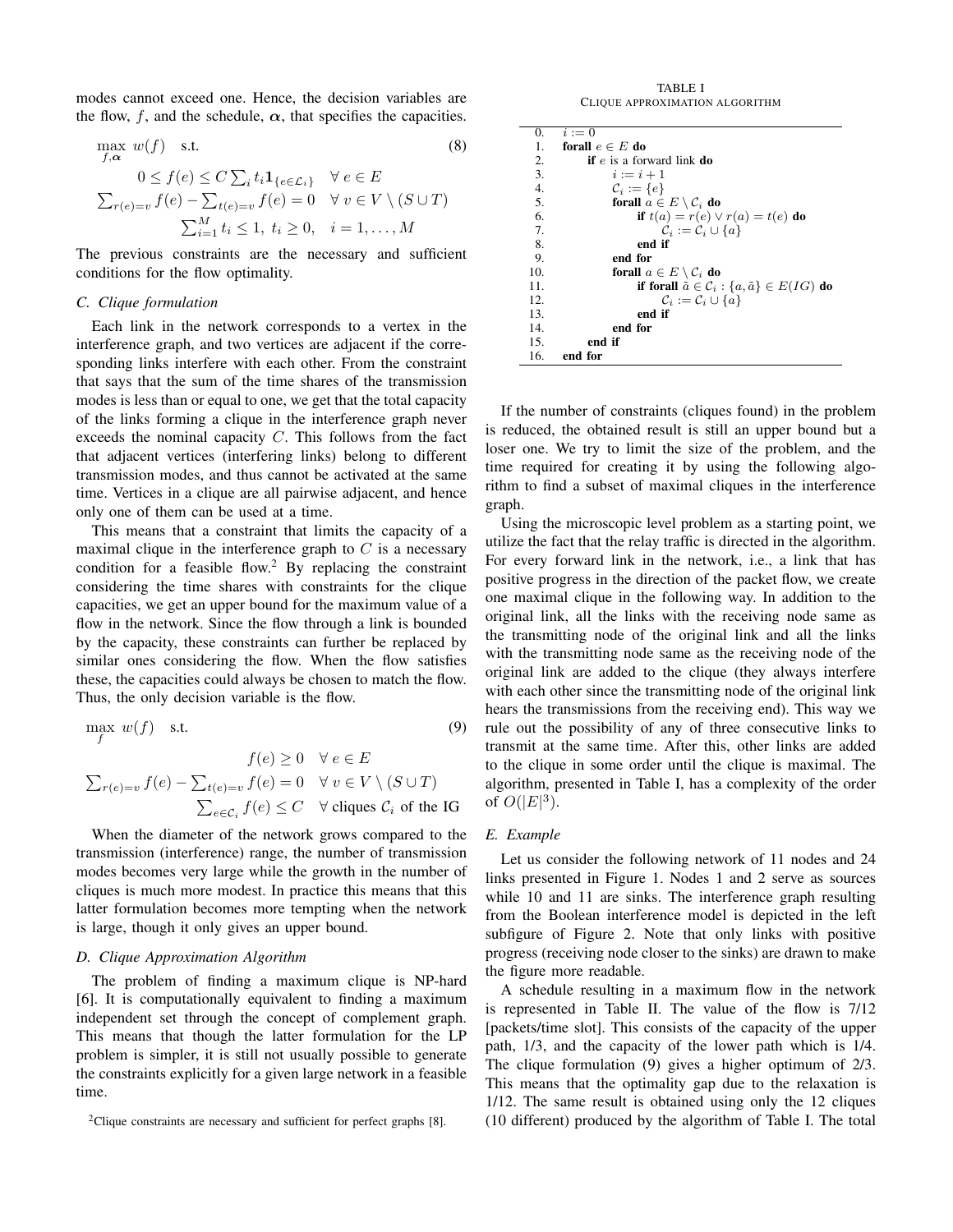

Fig. 1. The example network of 11 nodes.



Fig. 2. The iterference graph of the example network and its complement when only forward links are drawn.

TABLE II **SCHEDULE** 

| #  |                                        | timeshare                                                 |                                                                           |  |      |
|----|----------------------------------------|-----------------------------------------------------------|---------------------------------------------------------------------------|--|------|
|    |                                        |                                                           | $1 \rightarrow 3$ $2 \rightarrow 4$ $8 \rightarrow 10$ $9 \rightarrow 11$ |  |      |
|    | 2. $3 \rightarrow 5$ $7 \rightarrow 9$ |                                                           |                                                                           |  | 1/4  |
| 3. | $4 \rightarrow 6$ $5 \rightarrow 8$    |                                                           |                                                                           |  | 1/4  |
|    |                                        | 4. $1 \rightarrow 3$ 6 $\rightarrow 7$ 8 $\rightarrow 10$ |                                                                           |  | 1/12 |
| 5. | $3 \rightarrow 5$ 6 $\rightarrow 7$    |                                                           |                                                                           |  | 1/12 |
| 6. | $6 \rightarrow 7$ $5 \rightarrow 8$    |                                                           |                                                                           |  | 1/12 |

number of maximal cliques is 27, and there exists a total of 74 maximal transmission modes.

The results for the original problem with transmission modes and for the clique formulation of the problem start to differ when the mean node degree is large enough for the "paths" used to transfer packets from one side of the network to another to begin to interfere with each other. This can be seen in the example where the upper and lower paths are clearly visible. The clique approximation algorithm is still able to produce the same result with the full clique formulation as the number of interfering paths is only two. When the number of interfering paths grows, the algorithm is only able to describe the interference caused by a single clique in the interference graph per forward link. If the interfering paths do not share a common clique, some of the pairwise dependencies might be missed.

## IV. RESULTS

At the microscopic level the network appears as an infinite one. The idea is the approximate this network with a finite, but a large, one where the relay traffic flows, e.g., from left to right. A unit square with the average of  $N$  nodes distributed according to a spatial Poisson process represented the relay network, and a strip of sources was laid on the



Fig. 3. Transport network with  $\nu = 10$ ,  $N = 1000$ .

left side of the square and a similar strip of sinks on the right. One transmission range  $R$  is a sufficient width for the strips since no longer links can be established. Finally, the top and the bottom of the network were connected to reduce harmful border effects. An example network with  $\nu = 10$  and  $N = 1000$  is depicted in Fig. 3. After solving the optimization problem (9) with the reduced set of clique constraints from the algorithm of Table I, we get an upper bound for the maximum flow from left to right. Since the network resides in a unit square, we have  $u = w(f)/\sqrt{N}$ .

To properly simulate the operation of an infinite network,  $N$  needs to be as large as possible. Due to the computational limitations, it is not possible to solve the problem for sufficiently large networks when the mean degree of a node,  $\nu$ , is large. Because it is easier to establish a flow through shorter paths, the price to pay for a smaller network is that we get a looser upper bound. The border effect caused by the left and the right sides of the network, where the sources and sinks are located, is illustrated in Fig. 4 which shows the obtained dimensionless mean progress  $u$  as a function of the system size N for  $\nu = 7$  and 10. The figure also shows the rate at which the network starts to resemble an infinite network.

Fig. 5 represents u as a function of  $\nu$  obtained using the clique approximation algorithm in Table I with  $N = 500$ as well as the 90% confidence intervals. The figure also depicts the maximum capacity achievable in one time slot [15] and a result from an actual forwarding method, namely the opportunistic forwarding method [15], that is a variant of ExOR [2]. As can be seen from the figure, the upper bound provided by the LP approximation is much tighter than the one-slot maximum when the mean degree of a node is small. On the other hand, when  $\nu$  increases even the relaxed LP problem becomes too complex, and the earlier results remain as the only available bounds.

We finally comment on the relationship between the one-slot maximum and the achievable flow for large  $\nu$ . The maximum total progress in one time slot gives an upper bound for the total progress achievable with feasible flows. This is intuitive since in a continuous flow the best possible progress cannot be